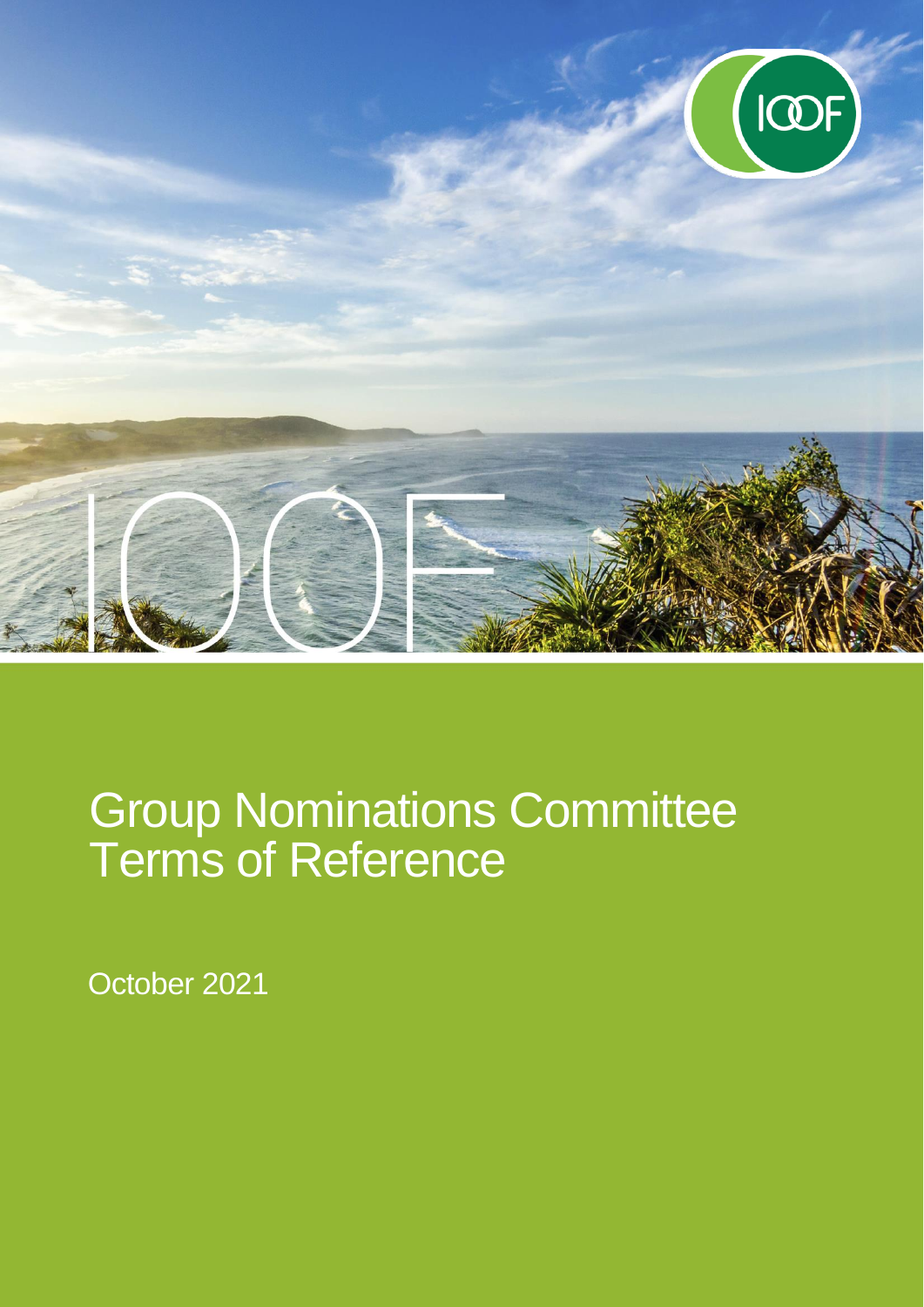## Table of Contents

| 1 <sub>1</sub> | <b>Overview</b>                                       | 3              |
|----------------|-------------------------------------------------------|----------------|
| 1.1.           | Application                                           | 3              |
| 1.2.           | Introduction                                          | 3              |
| 2.             | <b>Responsibilities</b>                               | 3              |
| 2.1.           | Nomination and appointment of non-executive directors | 3              |
| 2.2.           | Induction and ongoing professional development        | $\overline{4}$ |
| 2.3.           | Performance assessment                                | $\overline{4}$ |
| 2.4.           | Succession planning                                   | $\overline{4}$ |
| 2.5.           | Policies                                              | $\overline{4}$ |
| 3.             | Review and approval                                   | $\overline{4}$ |
| 4.             | <b>Document information</b>                           | 5              |
|                |                                                       |                |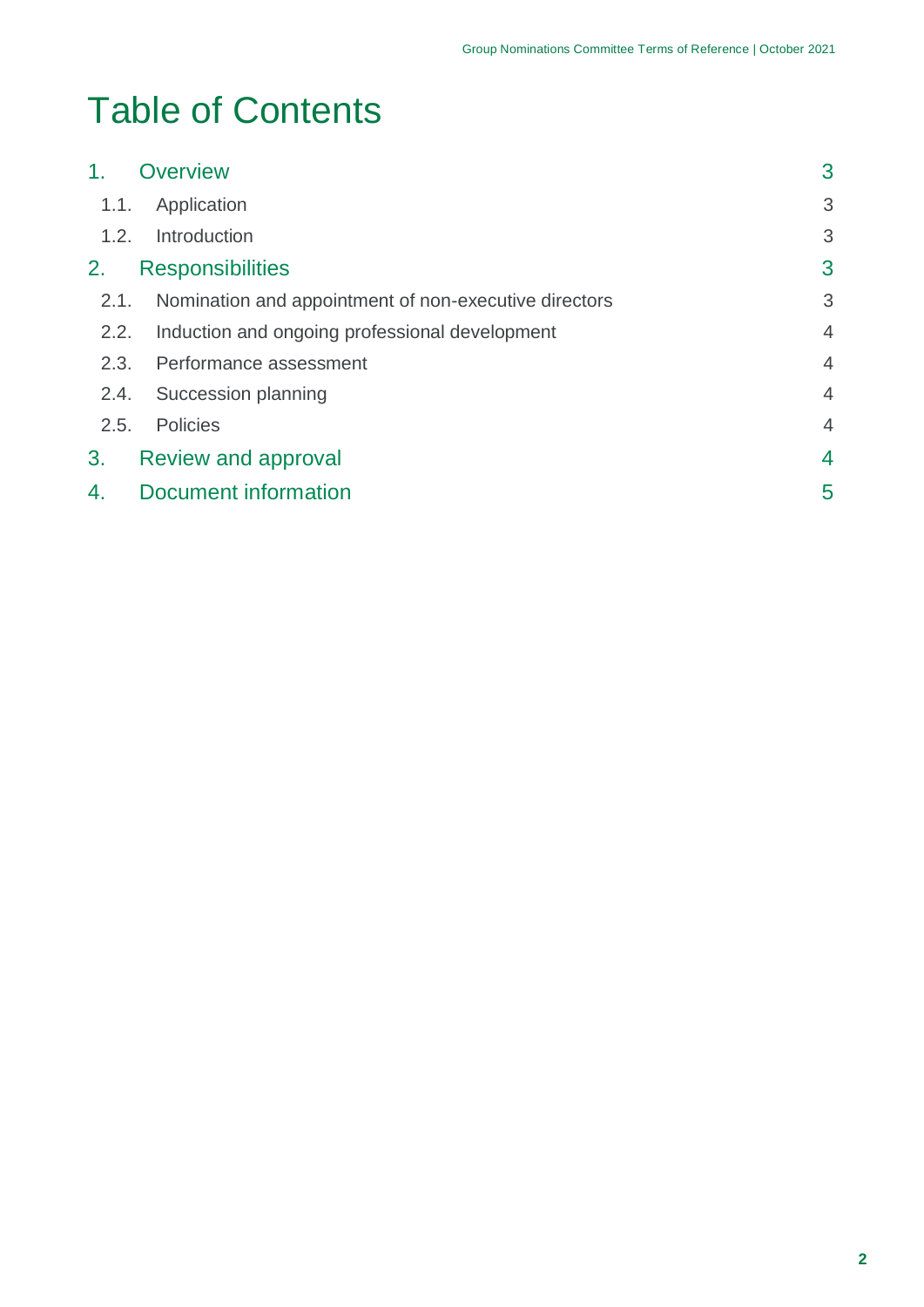## <span id="page-2-0"></span>1. Overview

### <span id="page-2-1"></span>**1.1. Application**

IOOF Holdings Limited (the Company) has adopted these Terms of Reference (ToR) for its Nominations Committee (the Committee).

The Group comprises the Company and its subsidiaries (the Group). The responsibilities apply in relation to the Company and other Group companies, unless otherwise stated in this ToR. A reference to the Board is to the Board of the Company unless otherwise stated.

Note: The Group includes Australian financial services licensees, responsible entities (REs) and APRA-regulated (AREs) subsidiaries.

The REs comprise:

- IOOF Investment Services Ltd ABN 80 007 350 405;
- OnePath Funds Management Limited ABN 21 003 002 800;
- MLC Investments Limited ABN 30 002 641 661;
- Navigator Australia Limited ABN 45 006 302 987, and
- Antares Capital Partners Limited ABN 85 066 081 114.

The AREs comprise:

- IOOF Investment Management Limited ABN 53 006 695 021 (IL);
- OnePath Custodians Pty Limited ABN 12 008 508 496 (OPC);
- Oasis Fund Management Limited ABN 38 106 045 050 (Oasis);
- NULIS Nominees (Australia) Limited ABN 80 008 515 633 (NULIS),

(each a Registrable Superannuation Entity Licensee (RSE); and

• IOOF Ltd ABN 21 087 649 62) (a Friendly Society) (IL).

Each RSE is the holder of a Registrable Superannuation Entity Licence which authorises it to act as a trustee of superannuation funds (Funds). IOOF Ltd is a friendly society under the Life Insurance Act which authorises it to operate benefit funds (Funds).

Each of the ARE Boards has adopted this Group Nominations Committee as its nominations committee.

#### <span id="page-2-2"></span>**1.2. Introduction**

a. The Group Committee Procedural Rules apply to this Committee.

Note: These Rules deal with matters such as Committee membership and meeting requirements.

b. The primary objectives of the Committee are to assist the Board of the Company and the Boards of subsidiaries in discharging their responsibilities in relation to the nomination of Board members, composition of the Board, succession planning, and performance evaluation of directors.

### <span id="page-2-3"></span>2. Responsibilities

#### <span id="page-2-4"></span>**2.1. Nomination and appointment of non-executive directors**

a. Recommendations to the Board of candidates for appointment as directors to the Board and recommendations for re-election and removal.

Note: In the case of re-election, for recommendation to shareholders. In the case of removal, in accordance with the Corporations Act: Constitution clause 55.

b. Recommendations to the Board and subsidiary Boards of candidates for appointment and reappointment as directors of subsidiary Boards. However, this does not apply in the case of IIML or IL.

Note: In the case of IIML and IL, the nomination and appointment process is independent from the Company.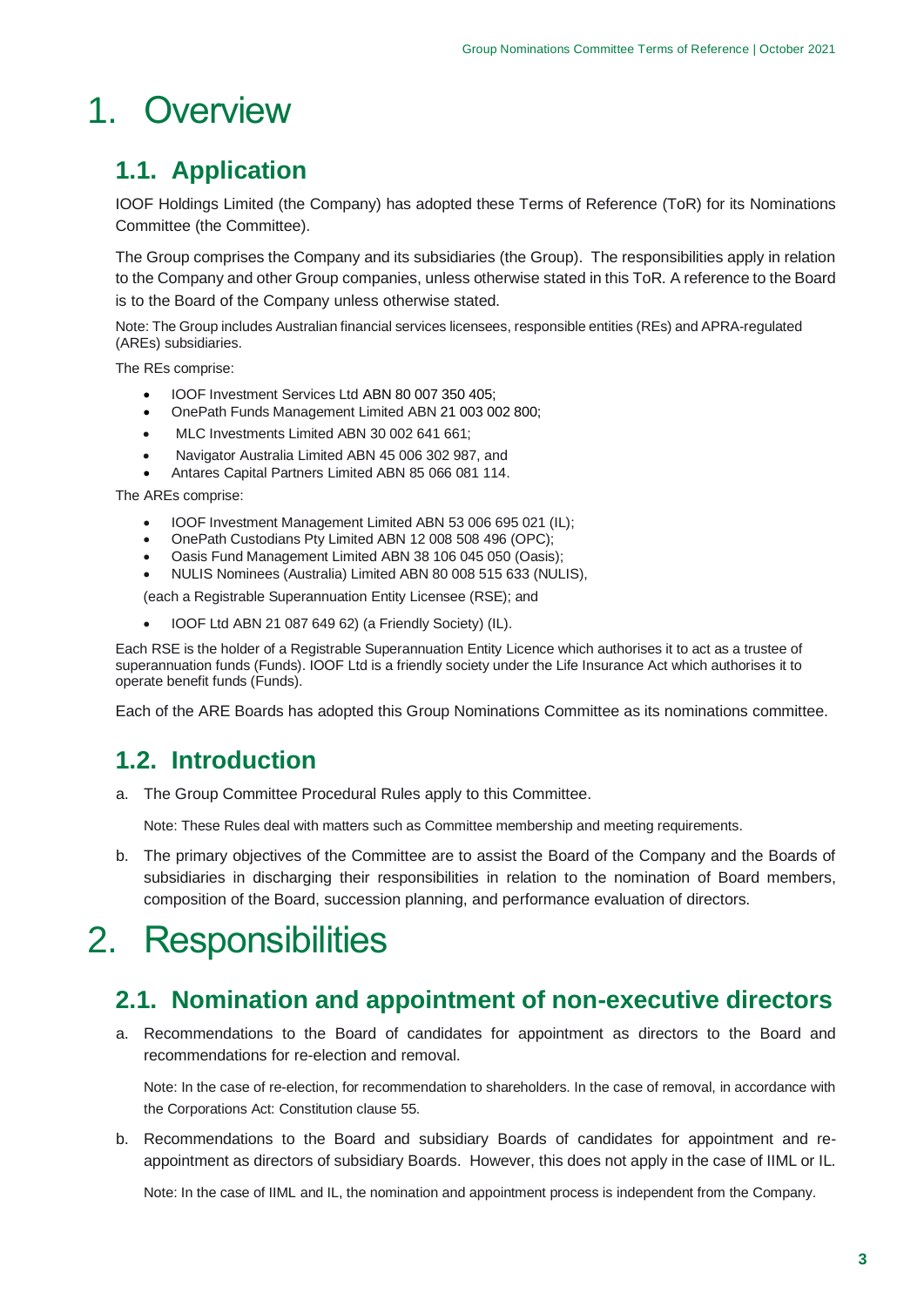- c. Assessing any proposed appointments by the RSE Boards and providing a recommendation to the relevant RSE Board. However, this does not apply in the case of IIML.
- d. Recommendations to the Board for removal of directors of subsidiary Boards.
- e. Recommendations to the Board of the terms and conditions on which directors of the Board and subsidiary Boards are appointed and hold office.
- f. Recommendations to an RSE Board of an appropriate course of action on any matters of dispute about nomination, appointment, reappointment or removal of a director of the RSE Board. However, this does not apply to a dispute about the nomination, appointment or reappointment of a director of IIML, which is to be referred to a mediator agreed by both parties.

#### <span id="page-3-0"></span>**2.2. Induction and ongoing professional development**

Review and recommendation to the Board, the ARE Boards and the RE Boards of the induction program for new directors as well as ongoing professional development for existing directors.

#### <span id="page-3-1"></span>**2.3. Performance assessment**

Review and recommendation to the Board, the ARE Boards and the RE Boards of the process and criteria for assessment of Board performance, Committee performance, and individual director performance.

#### <span id="page-3-2"></span>**2.4. Succession planning**

- a. Recommendations to the Board, the ARE Boards and the RE Boards of Board composition, size, and time commitments expected of directors.
- b. Recommendations to the Board, the ARE Boards and the RE Boards of succession planning, including assessing whether the relevant Board has the required balance of skills, experience and expertise.
- c. Recommendations to the Board of succession planning for the Chief Executive Officer.

#### <span id="page-3-3"></span>**2.5. Policies**

Review and recommendation to the Board, the ARE Boards and the RE Boards of any new policies relating to nominations or changes to existing policies.

### <span id="page-3-4"></span>3. Review and approval

This document must be reviewed annually by the Policy Owner. The Board must review this document within at least 3 years from the date it was last reviewed. Any material changes must be approved by the Board. Non-material amendments may be approved by the Policy Owner.